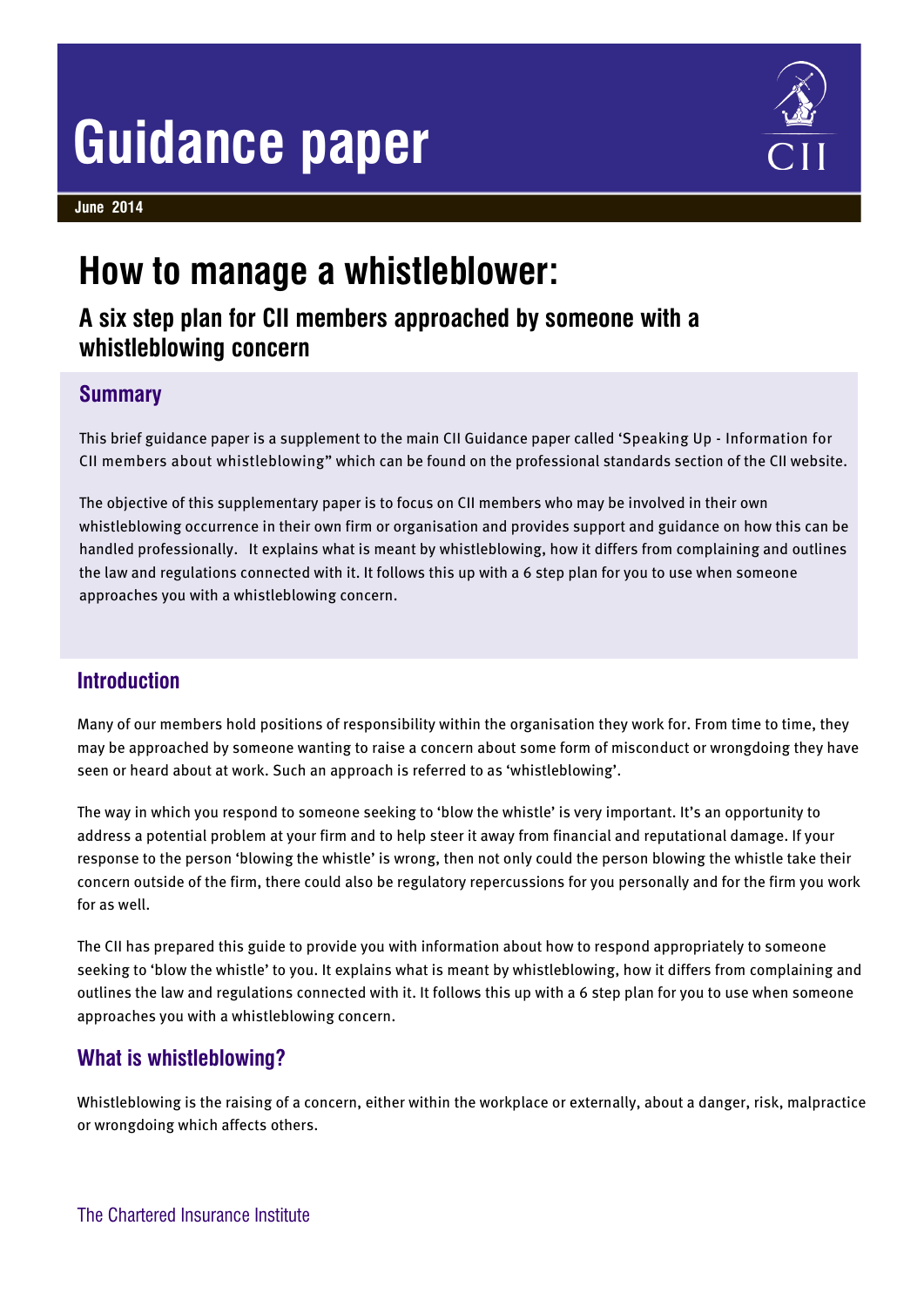The concern could be raised by an employee, manager or director of the organisation concerned, and by a full time, temporary or former worker.

The issue of concern could involve a dangerous activity, a serious risk to the business, malpractice in how an activity is being undertaken or wrongdoing in how the organisation is being run.

People blow the whistle within the workplace, with a regulator, or in exceptional circumstances, with the wider public. The way in which they decide to blow the whistle can matter – we'll look at this in more detail later.

Not everyone uses the term whistleblowing. Some organisations talk about 'speaking up' or 'raising concerns'. Which is best depends on the context: for example, 'speaking up' about a concern is fine if the firm has established a culture of openness, but not so fine when openness is absent or only skin deep.

Whistleblowing tends to be associated with situations where a person is worried about how their firm might respond to someone raising a concern. At the end of the day though, what matters is the willingness of the person to 'do the right thing' and the willingness of the firm to respond appropriately.

### **Why whistleblowing matters**

Whistleblowing can save lives, jobs, money and reputations. It acts as an early warning system for misconduct, wrongdoing or dangerous behaviour. It alerts employers to problems within their firm and if reported externally, highlights issues that could influence regulators and the public.

Some people mistake whistleblowing for disloyalty. The opposite is the case. Those who blow the whistle can be amongst the most loyal and public spirited of employees. They are helping the firm to address problems, hopefully before the consequences become too serious. This allows firms to resolve matters earlier on, so reducing the financial and reputational impact of what has happened.

# **How whistleblowing differs from complaining**

Blowing the whistle and making a complaint are different. Someone making a complaint has a vested interest in the issue they're complaining about: for example, that they've been unfairly treated or discriminated against at work. Someone blowing the whistle usually has no direct, personal interest in the dangerous or illegal behaviour they're raising; they are simply trying to alert others to something they feel needs urgent attention.

This difference matters, for a complainant would be expected to provide evidence about the issue they're raising, while there is no such expectation on a whistleblower. It is for others to investigate the malpractice being raised by the whistleblower.

# **The CII and whistleblowing**

The CII has a formal procedure for investigating complaints against its members (available in print or from the CII website). However, the CII isn't able to respond to whistleblowing approaches from its members or from the public. We ask those wanting to blow the whistle outside of their firm to contact the relevant regulatory authority, which in the majority of cases will be the Financial Conduct Authority. This is because regulators have specific powers to investigate such concerns and apply any necessary sanctions.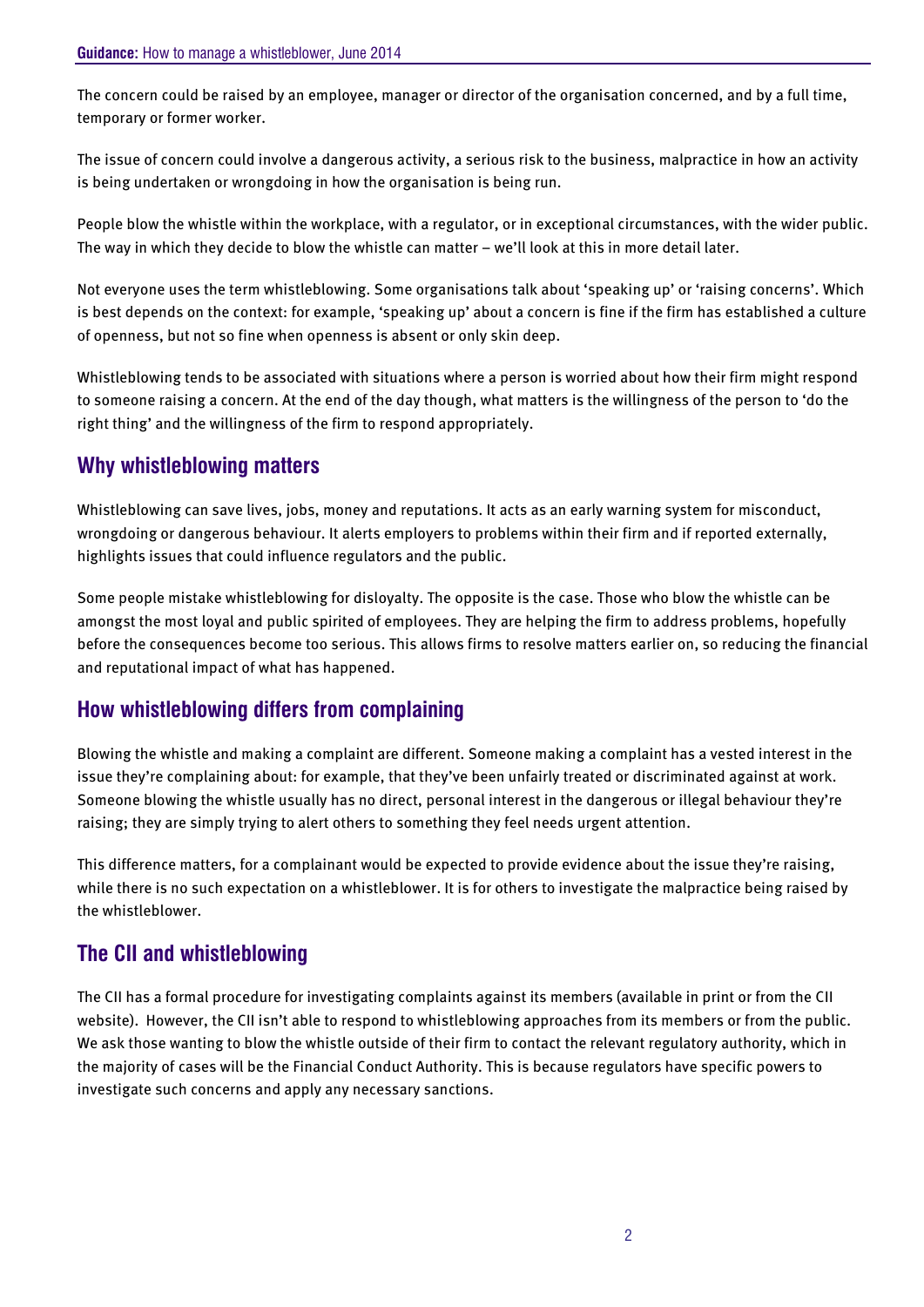# **What obligations are our members under when it comes to whistleblowing**

All members of the CII are under an obligation to carry out their work in accordance with the Institute's Code of Ethics. In addition to this, certain categories of members are under further obligations to regulatory authorities: for example the Financial Conduct Authority (FCA) and the Ministry of Justice.

So for example, an 'approved person' under the FCA's Approved Persons regime is under an explicit duty to deal with the regulator in an open and cooperative way and "to disclose appropriately any information of which the FCA or the PRA would reasonably expect notice".

The FCA's Handbook also refers to how an approved person should act in relation to a worker making a 'protected disclosure' under the Public Interest Disclosure Act 1998 (see below). The FCA makes clear that any approved person found to have acted to the detriment of a worker in such circumstances could find their approved status under review.

Other members could be under other forms of obligation depending on their specific role within the organisation. Examples of legislation setting out such obligations include the Pensions Act 2004 and the Proceeds of Crime Act 2002.

This is why the manner in which you respond to a person seeking to blow the whistle is important for you personally. Using this guide to respond appropriately to such concerns helps protect your job and your career from the regulatory and professional repercussions outlined above. Some situations can become quite complex: being prepared can make a real difference.

# **An overview of the Public Interest Disclosure Act 1998**

The law provides legal protection to whistleblowers, while at the same time requires firms and their employees to act appropriately.

The Public Interest Disclosure Act 1998 makes it unlawful for an employer to dismiss or victimise a worker for having made a 'protected disclosure' of information. What follows is an outline of the protection provided by the Act: more detailed information about the Act can be obtained from the leading whistleblowing charity, Public Concern at Work.

The Act provides protection under four categories of disclosure: disclosure to an employer, to a 'prescribed person or body' (such as a regulator), to the wider public and whilst obtaining legal advice.

A disclosure will 'qualify' for protection if, in the reasonable belief of the worker, the information is in the public interest and falls into one or more of the following categories of 'wrongdoing': a criminal offence; failure to comply with legal and regulatory obligations; miscarriages of justice; dangers to health or safety; dangers to the environment, and; deliberate concealment of any of those things.

A worker making a qualifying disclosure to a 'prescribed person or body' will also be protected if he/she reasonably believes that the information (and the allegation contained within it) is substantially true. The Government has published a list of 'prescribed people and bodies', most of which are Government departments and regulatory authorities such as the Financial Conduct Authority. Note that this further protection only applies if the qualifying disclosure falls within the remit of the 'prescribed person or body'.

A qualifying disclosure made to the wider public (such as the media) is also protected, but only if a number of detailed conditions are met.

There is no qualifying period of employment. The protection provided by the Act starts immediately upon employment and covers workers, contractors, trainees and agency workers.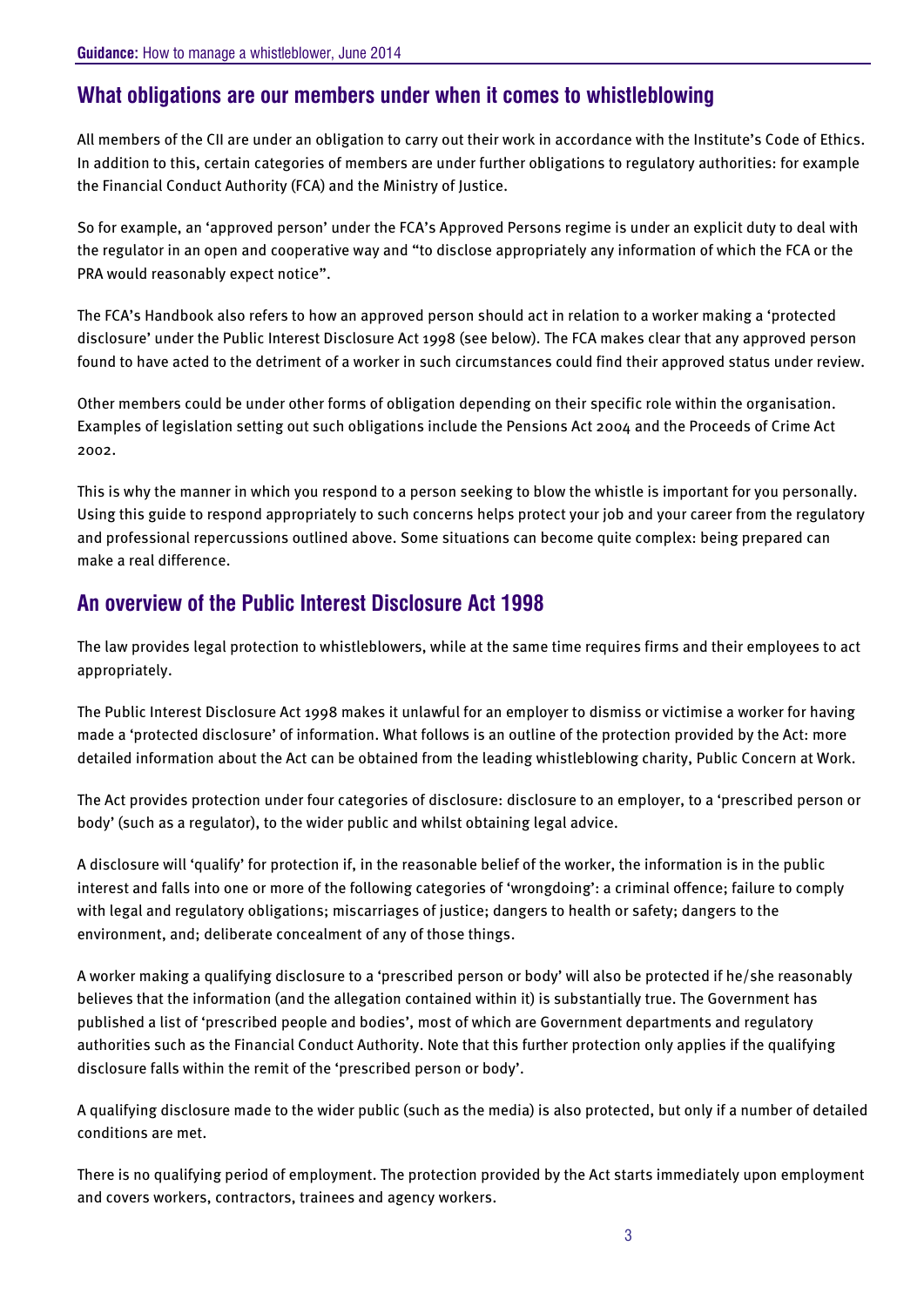# **Our six step plan to use when someone approaches you with a whistleblowing concern**

The CII have prepared this six step plan so that those of its members in positions of responsibility can respond appropriately to someone approaching them with a whistleblowing concern.

The way in which you respond to someone seeking to 'blow the whistle' is very important. They are presenting you with information about a potential problem for your firm and the opportunity to steer it away from financial and reputational damage.

We would recommend that you read the six step plan now and become familiar with the actions it sets out. In this way, when you are approached by someone with a whistleblowing concern, you'll be ready to respond in a professional manner. The 6 steps to this plan are: remember, listen, advise, reassure, take action and feedback.

#### **1. Remember**

- Remind yourself about your obligations under the firm's whistleblowing policy;
- Remember that your behaviour at this point should respect the CII's Code of Ethics, your own firm's code of ethics (or similar) and any regulatory obligations you may be under;
- Remember that the person in front of you blowing the whistle is going to be feeling nervous and cautious. Take this into account in how you engage with them, for example by being patient, responding with sensitivity and above all, listening respectfully;
- Remember that whistleblowing can save lives, jobs, money and reputations. Whistleblowers can be amongst the most loyal and public spirited of employees.

#### **2. Listen**

- Listen to what he/she has to say and record it. Ask him/her to clarify any grey areas, but bear in mind that the person may not know exact details. Read back what you've recorded so that the person knows what you've written down;
- Check whether the person raising the concern with you is doing so as a complaint (because they have a vested interest in what's happened) or as whistleblowing (which usually involves no direct, personal interest in what's happened). Follow the appropriate procedure for whichever situation applies, but remember, if the person is in doubt or insists it's whistleblowing, then treat it as whistleblowing;
- Don't let your feelings about what they are telling you (the message) become confused with how you respond to the person in front of you (the messenger);
- Remember that while the whistleblower should provide you with what evidence they have to back up the concerns they are raising with you, they are not required to provide you with any form of investigatory evidence. It is for you and the firm to investigate the concern being raised and to gather that evidence.

#### **3. Advise**

- Suggest that, if they haven't already done so, the person becomes familiar with the firm's whistleblowing policy;
- Reassure the person that he/she should not suffer detriment for having raised this concern, unless it is later proved that the information they're providing was false to his or her knowledge;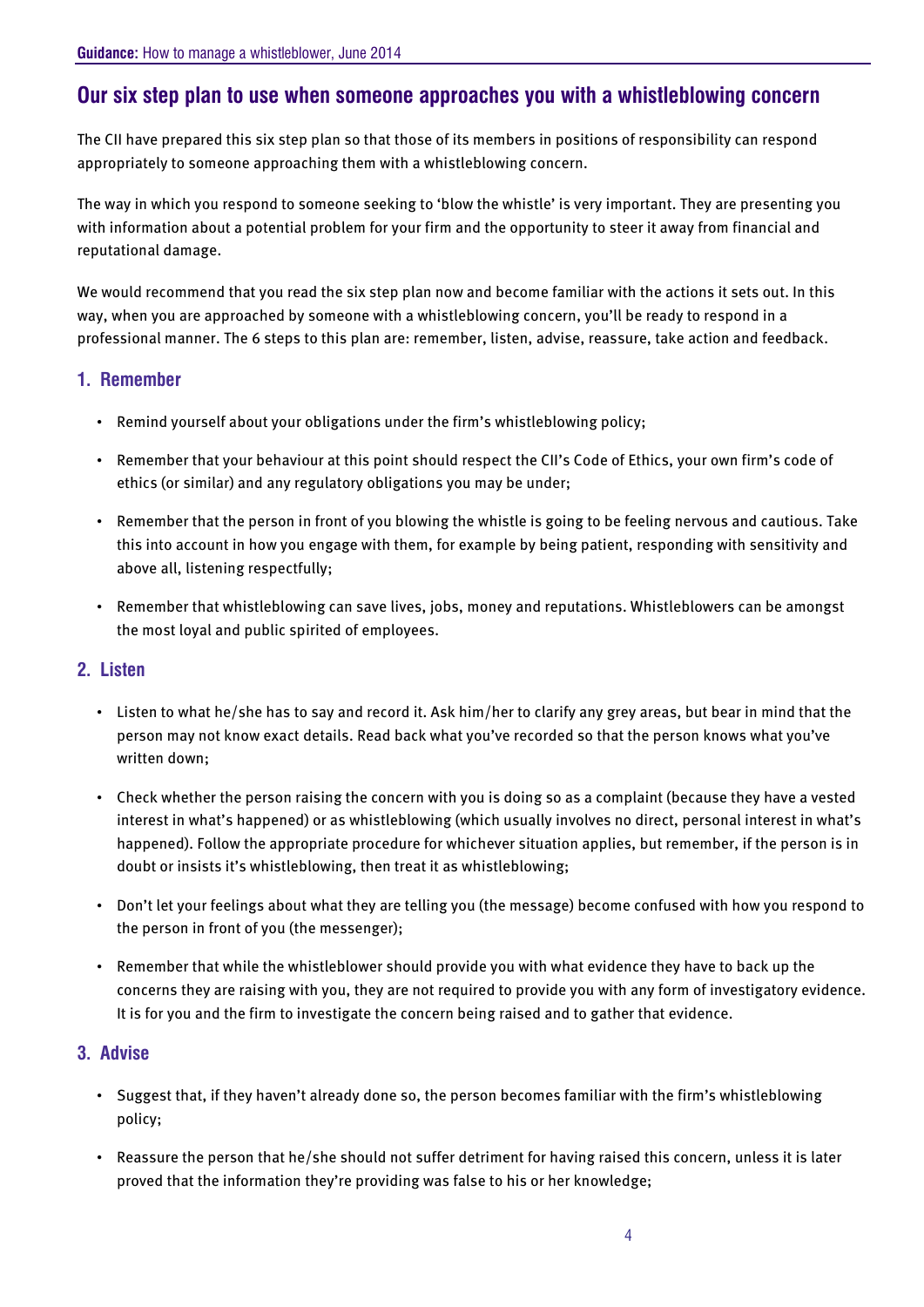- Reassure the person that his/her identify can be kept confidential if he/she so requests, but also point out that in certain circumstances, the law may require its disclosure;
- Remind the person that he/she is entitled to seek independent guidance. This would be through an independent provider of whistleblowing guidance already organised by the firm, or through an independent source such as the charity Public Concern at Work.

#### **4. Reassure**

- Outline who will be looking into their concerns and how they will go about doing so, as well as how long this might take. Provide the person with a copy of the firm's procedures for handling a concern raised by a whistleblower;
- Reassure the person that they should be told the outcome of the investigation into the concerns they've raised, but also point out that in certain circumstances (such as relating to data protection or the rights of third parties), such feedback might not be possible;
- Tell the person that if they suffer any form of detriment from the firm or any of its employees as a result of having raised this concern, then they should report this to you as soon as possible. Examples of detriment (both short and long term) to look out for are closer monitoring, ostracism, blocking access to resources, unrequested reassignment or relocation, bullying or harassment, victimisation, suspension, demotion, disciplinary sanction, denial of training, dismissal, failure to promote, failure to provide an appropriate reference and failure to investigate a subsequent concern.

#### **5. Take Action**

- Decide how you're going to deal with the issue that is being whistleblowed about for example, is there any immediate urgency with regard to a danger to life?
- Report this whistleblowing approach to the appropriate persons of authority within the firm. This could be the compliance manager, a senior director and/or someone with designated whistleblowing responsibilities;
- Record this whistleblowing approach in the firm's management systems, as and where required by its whistleblowing procedures;
- Initiate an investigation into the concerns being raised and allocate to it the appropriate level of resource and expertise.

#### **6. Feedback**

• Remind those conducting the investigation that feedback is to be provided to the person who raised the concern and agree with them when and what this is likely to be, and who will provide it. Diary to check that such feedback was subsequently given.

#### **Members outside of the UK**

The legal protection for whistleblowers varies across different countries. This guide focuses on the situation for whistleblowing as it currently exists in the UK. CII members who work outside the UK should seek guidance locally on the legal protection available to whistleblowers.

They should also consider how they might contribute to a culture supportive of whistleblowing within their firm and local insurance market. Getting that supportive culture right is a key factor in reassuring potential whistleblowers that voicing their concerns is a positive act that could save jobs and protect revenue and reputations.